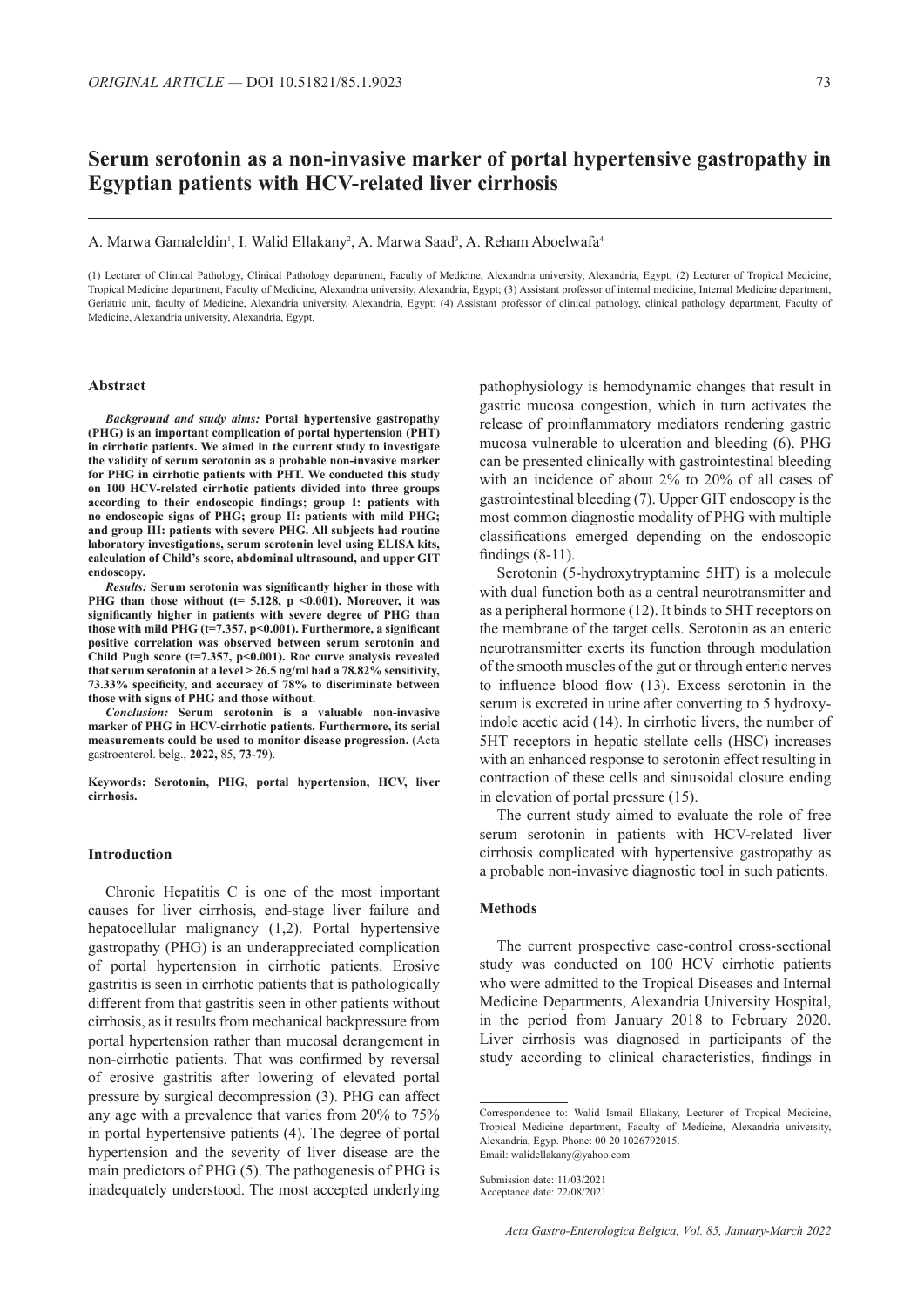abdominal ultrasonography and laboratory hepatic panel. Patients were divided according to Child's classification to those with well compensated liver disease, those with mild liver impairment and those with sever liver impairment. The proposal of the study was accepted by the Ethical Committee of Faculty of Medicine, Alexandria University according to the World Medical Association Declaration of Helsinki. Full description of the procedure was explained to the participants, and all of them signed the informed consent.

Exclusion criteria were hepatitis B viral infection (HBV), autoimmune hepatitis (AIH), alcohol intake, metabolic syndrome, hepatocellular carcinoma (HCC), portal vein or splenic vein thrombosis, neuropsychological disorders, schistosomiasis, and carcinoid syndrome. Patients receiving the following drugs were also excluded from the study; vasodilators, NSAIDs, and beta-blockers.

All participants were subjected to a full history taking and thorough clinical examination. Blood samples were collected from all participants, centrifuged, and stored at -20 C. Laboratory investigations include Complete blood picture, liver transaminases (ALT, AST), total and direct bilirubin, serum albumin, serum creatinine, blood urea, Prothrombin time (PT), HBsAg and HCV Abs by 3rd generation enzyme-linked Immunosorbent Assay (ELISA).

Measurement of serum serotonin level was done using ELISA kits obtained from LifeSpan BioSciences company (LS-F10593), with an assay range of 0.78-50 ng/ml.

Child turcotte-Pugh score (16) was calculated for all patients. Abdominal US was done for all patients to confirm liver cirrhosis, presence or absence of ascites, splenic size, splenic vein diameter, collateral, and portal hypertension.

Portal vein diameter caliber was used as an indirect tool to detect portal hypertension and thereby these patients were subjected to screening portal hypertensive gastropathy endoscopically.

Upper Gastrointestinal Endoscopy was done by an expert endoscopist using (Olympus GIF-Type Q240- Japan). After upper gastrointestinal tract endoscopy, the patients were classified into 3 groups according to Baveno III criteria (10); Group (I): HCV cirrhotic patients with no endoscopic signs of hypertensive gastropathy; group (II): HCV cirrhotic patients with mild hypertensive gastropathy; group (III): HCV cirrhotic patients with severe hypertensive gastropathy.

Signs in gastric endoscopy were mosaic-like or "snakeskin" patterns in mild PHG, cherry red spots in severe PHG, with signs of chronic bleeding and oozing being also seen.

# *Statistical analysis*

Data were fed to the computer and analyzed using IBM SPSS software package version 20.0. (Armonk, NY: IBM Corp). The Kolmogorov- Smirnov was used to verify the normality of distribution of variables, Comparisons between groups for categorical variables were assessed using Chi-square test (Fisher's Exact or Monte Carlo correction). ANOVA was used for comparing the three studied groups and followed by Post Hoc test (Tukey) for pairwise comparison. Student t-test was used to compare two groups for normally distributed quantitative variables. Pearson coefficient was used to correlate between two normally distributed quantitative variables. Receiver operating characteristic curve (ROC) was used to determine the diagnostic performance of the markers, area more than 50% gives acceptable performance and area about 100% is the best performance for the test. Significance of the obtained results was judged at the 5% level.

# **Results**

## *Study population*

The current study involved 100 HCV-cirrhotic patients. According to the Child's classification, 13 patients were class A, 25 patients were class B, and 62 patients were class C.

Following upper gastrointestinal endoscopy, patients were divided into three groups according to Baveno III criteria: 15 patients with no signs of PHG (group I), 46 patients with signs of mild PHG (group II), and 39 patients with signs of severe PHG (group III). Table 1 represents the patients' distribution according to their Child's classification in relation to PHG.

# *Demographic data and clinical presentations*

Demographic data, clinical presentations and laboratory findings of the studied patients were summarized in tables 2a, 2b and 3.

|  | Table 1. - Patients' distribution according to their Child's classification in relation to PHG: |  |
|--|-------------------------------------------------------------------------------------------------|--|
|  |                                                                                                 |  |

| PORTAL HYPERTENSIVE GASTROPATHY (PHG) |                               |         |                                 |  |    |         |                |  |  |
|---------------------------------------|-------------------------------|---------|---------------------------------|--|----|---------|----------------|--|--|
| YES (85 patients)<br>No (15 patients) |                               |         |                                 |  |    |         |                |  |  |
| <b>Child A</b>                        |                               | Child B | ChildC                          |  |    | Child A | <b>Child B</b> |  |  |
|                                       |                               | 21      | 62                              |  |    | 11      |                |  |  |
|                                       | <b>Mild PHG</b> (46 patients) |         | <b>Severe PHG (39 patients)</b> |  |    |         |                |  |  |
| Child A                               | Child B                       | ChildC  | Child A<br>Child B<br>ChildC    |  |    |         |                |  |  |
|                                       | 19                            | 25      |                                 |  | 37 |         |                |  |  |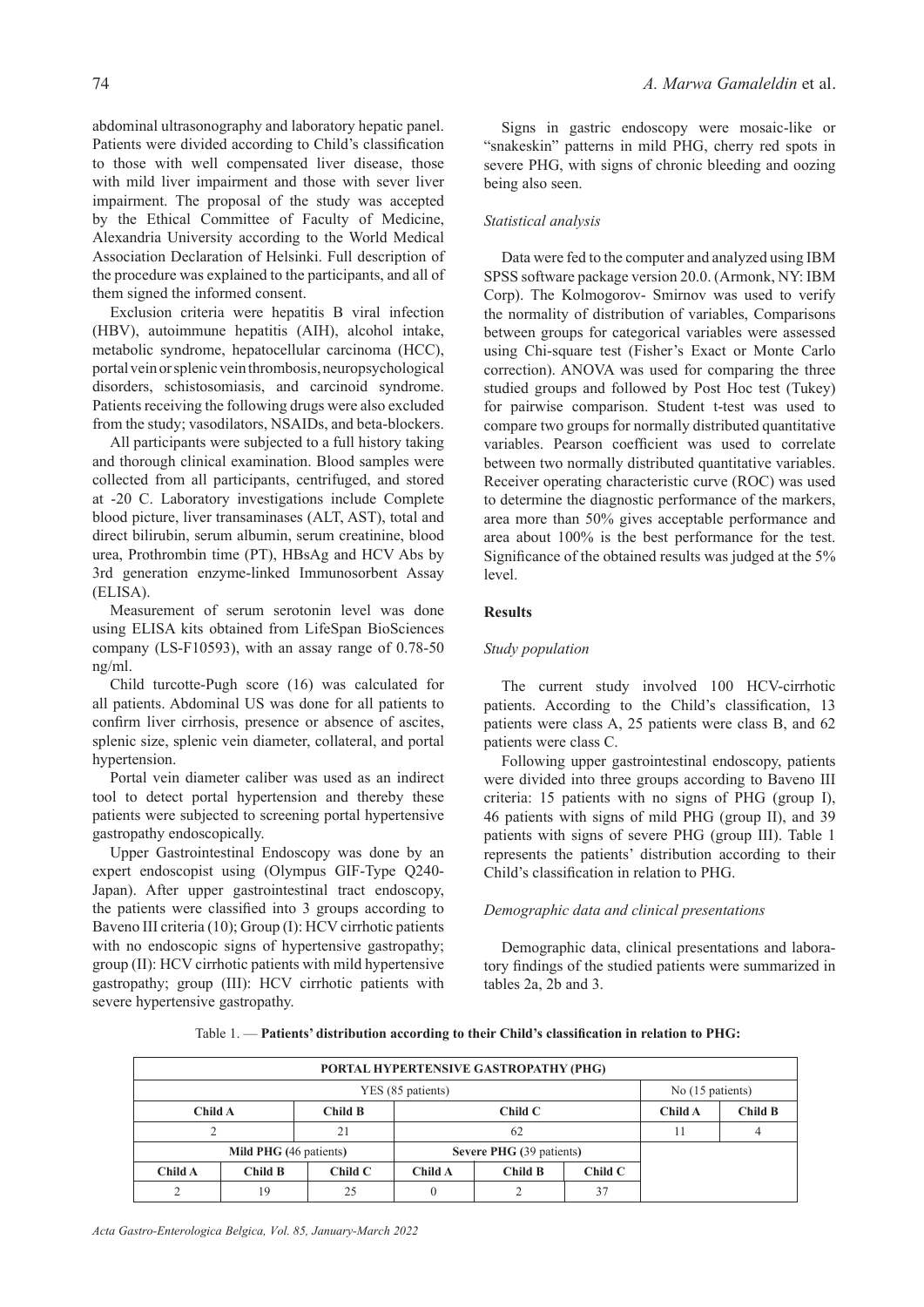|                        | Group I ( $n = 15$ ) | Group II ( $n = 46$ ) | Group III $(n = 39)$ | Test of Sig. | p        |  |
|------------------------|----------------------|-----------------------|----------------------|--------------|----------|--|
| Age (years)            |                      |                       |                      |              |          |  |
| Mean $\pm$ SD.         | $50.4 \pm 6.3$       | $46.5 \pm 5.9$        | $47.8 \pm 5.1$       | $F =$        | 0.068    |  |
| Median $(Min. - Max.)$ | $51(40-61)$          | $46.5(33-58)$         | $50(38-57)$          | 2.764        |          |  |
| <b>Sex</b>             |                      |                       |                      |              |          |  |
| Male                   | $6(40\%)$            | $30(65.2\%)$          | $30(76.9\%)$         | $\chi^2 =$   | $0.037*$ |  |
| Female                 | $9(60\%)$            | $16(34.8\%)$          | $9(23.1\%)$          | $6.605*$     |          |  |

| Table $2a$ . — Demographic data of the studied groups |  |  |
|-------------------------------------------------------|--|--|
|                                                       |  |  |

χ2 : **Chi square test. F**: **for ANOVA test. p:** p value for comparing between the three studied groups. \*: Statistically significant at p ≤ 0.05 **Group (I)**:HCV cirrhotic patients with no endoscopic signs of PHG. **Group (II)**: HCV cirrhotic patients with mild PHG. **Group (III)**: HCV cirrhotic patients with severe PHG.

| Table 2b. - Different clinical presentations in the studied groups |
|--------------------------------------------------------------------|
|--------------------------------------------------------------------|

| <b>Clinical presentation</b> | <b>Patient without</b><br>$PHG (n = 15)$ | <b>Patient with PHG</b><br>$(n = 85)$ | $\chi^2$   | <b>FEp</b>                |
|------------------------------|------------------------------------------|---------------------------------------|------------|---------------------------|
| Ascites                      | $0(0\%)$                                 | 74 (87.1%)                            | $50.226^*$ | $\leq 0.001$ <sup>*</sup> |
| Dyspepsia                    | 7(46.7%)                                 | $63(74.1\%)$                          | 4.575      | 0.062                     |
| Abdominal pain               | $3(20\%)$                                | $32(37.6\%)$                          | 1.745      | 0.186                     |
| GIT bleeding                 | $0(0\%)$                                 | $14(16.5\%)$                          | 2.873      | 0.120                     |
| Altered bowel habits         | $1(6.7\%)$                               | $2(2.4\%)$                            | 0.815      | 0.389                     |

 $\chi^2$ : Chi square test FE: Fisher Exact. p: p value for comparing between the two studied groups. \*: Statistically significant at  $p \le 0.05$ 

Table 3. — **Laboratory results of the studied groups**

|                                                                        | <b>Group I</b><br>$(n = 15)$                                              | <b>Group II</b><br>$(n = 46)$                                                      | <b>Group III</b><br>$(n = 39)$                                                        | Test of Sig.                                  | $\mathbf{p}$                                         |
|------------------------------------------------------------------------|---------------------------------------------------------------------------|------------------------------------------------------------------------------------|---------------------------------------------------------------------------------------|-----------------------------------------------|------------------------------------------------------|
| Hb(g/dL)                                                               |                                                                           |                                                                                    |                                                                                       |                                               |                                                      |
| $Mean \pm SD$ .<br>Median (Min. - Max.)                                | $12.8 \pm 0.7$<br>$12.8(11.8-4.7)$                                        | $10.1^a \pm 1.2$<br>$10.6(7.5-13.2)$                                               | $8.8^{ab} \pm 1.3$<br>$8.7(5.5-11.1)$                                                 | $F =$<br>65.726*                              | $< 0.001*$                                           |
| Platelet $(*103/uL)$                                                   |                                                                           |                                                                                    |                                                                                       |                                               |                                                      |
| $Mean \pm SD$ .<br>Median (Min. $-$ Max.)                              | $195 \pm 50.1$<br>186 (145-350)                                           | $106.1^a \pm 31.5$<br>99.5 (55-200)                                                | $86.9^{ab} \pm 23.6$<br>$87(23-122)$                                                  | $F =$<br>62.295*                              | $< 0.001*$                                           |
| Bilirubin (mg/dL)                                                      |                                                                           |                                                                                    |                                                                                       |                                               |                                                      |
| $2$<br>$2 - 3$<br>>3<br>$Mean \pm SD$ .<br>Median (Min. - Max.)        | $15(100\%)$<br>$0(0\%)$<br>$0(0\%)$<br>$1.4 \pm 0.2$<br>$1.3(1.1-1.9)$    | $16(34.8\%)$<br>29(63%)<br>$1(2.2\%)$<br>$2.1^a \pm 0.5$<br>$2.1(1.2-3.5)$         | $9(23.1\%)$<br>$25(64.1\%)$<br>$5(12.8\%)$<br>$2.3^{\circ} \pm 0.5$<br>$2.2(1.6-3.5)$ | $\chi^2$ =<br>31.064*<br>$F =$<br>20.329*     | ${}^{\text{\tiny{MC}}}p$<br>$< 0.001*$<br>$< 0.001*$ |
| Albumin $(g/dL)$                                                       |                                                                           |                                                                                    |                                                                                       |                                               |                                                      |
| 2.8<br>$2.8 - 3.5$<br>>3.5<br>$Mean \pm SD$ .<br>Median (Min. - Max.)  | $3(20.0\%)$<br>7(46.7%)<br>$5(33.3\%)$<br>$3.3 \pm 0.5$<br>$3.5(2.5-3.8)$ | 27(58.7%)<br>$19(41.3\%)$<br>24 (52.2%)<br>$2.5^{\circ} \pm 0.5$<br>$2.7(1.1-3.5)$ | 36(92.3%)<br>$3(7.7\%)$<br>$0(0\%)$<br>$1.9^{ab} \pm 0.5$<br>$1.9(1-2.9)$             | $\chi^2$ =<br>37.141*<br>$F =$<br>42.956*     | ${}^{\text{\tiny{MC}}}p$<br>$< 0.001*$<br>$< 0.001*$ |
| <b>INR</b>                                                             |                                                                           |                                                                                    |                                                                                       |                                               |                                                      |
| 1.7<br>$1.7 - 2.3$<br>>2.3<br>$Mean \pm SD$ .<br>Median (Min. - Max.)  | $9(60.0\%)$<br>$6(40\%)$<br>$0(0\%)$<br>$1.6 \pm 0.3$<br>$1.6(1.1-2.1)$   | $1(2.2\%)$<br>21 (45.7%)<br>$0(0\%)$<br>$2.3^a \pm 0.4$<br>$2.4(1.4-3.5)$          | $0(0\%)$<br>$1(2.6\%)$<br>38 (97.4%)<br>$3.2^{ab} \pm 0.6$<br>$3.1(2.1-4.6)$          | $\chi^{\!2\!}$<br>67.385*<br>$F =$<br>63.769* | ${}^{\text{MC}}D$<br>$< 0.001*$<br>$< 0.001*$        |
| <b>Child's classification</b>                                          |                                                                           |                                                                                    |                                                                                       |                                               |                                                      |
| $\mathbf{A}$<br>$\mathbf B$<br>$\mathcal{C}$                           | $11(73.3\%)$<br>4(26.7%)<br>$0(0\%)$                                      | $2(4.3\%)$<br>$19(41.3\%)$<br>$25(54.3\%)$                                         | $0(0\%)$<br>$2(5.1\%$<br>37 (94.9%)                                                   | $\chi^2$ =<br>64.417*                         | ${}^{\text{MC}}\mathbf{p}$<br>$< 0.001*$             |
| Sig. bet. grps. $p_1 < 0.001*$ $^{MC}p_2 < 0.001*$ $^{MC}p_3 < 0.001*$ |                                                                           |                                                                                    |                                                                                       |                                               |                                                      |
| <b>Child score</b>                                                     |                                                                           |                                                                                    |                                                                                       |                                               |                                                      |
| $Mean \pm SD$ .<br>Median (Min. - Max.)                                | $6.2 \pm 1.3$<br>$6(5-9)$                                                 | $9.5^{\circ} \pm 1.5$<br>$10(6-12)$                                                | $10.7^{ab} \pm 0.7$<br>$11(9-12)$                                                     | $F =$<br>71.607*                              | $< 0.001*$                                           |

F: F for ANOVA test, Pairwise comparison between each two groups was done using Post Hoc Test (Tukey). p: p value for comparing between the three studied groups. p1: p value for comparing between G I and G II. p2: p value for comparing between G I and G III. p3: p value for comparing between G II and G III. a: Significant with Group I b: Significant with Group II \*: Statistically significant at  $p \le 0.05$ . Group (I): HCV cirrhotic patients with no endoscopic signs of PHG. Group (II): HCV cirrhotic patients with mild PHG. Group (III): HCV cirrhotic patients with severe PHG.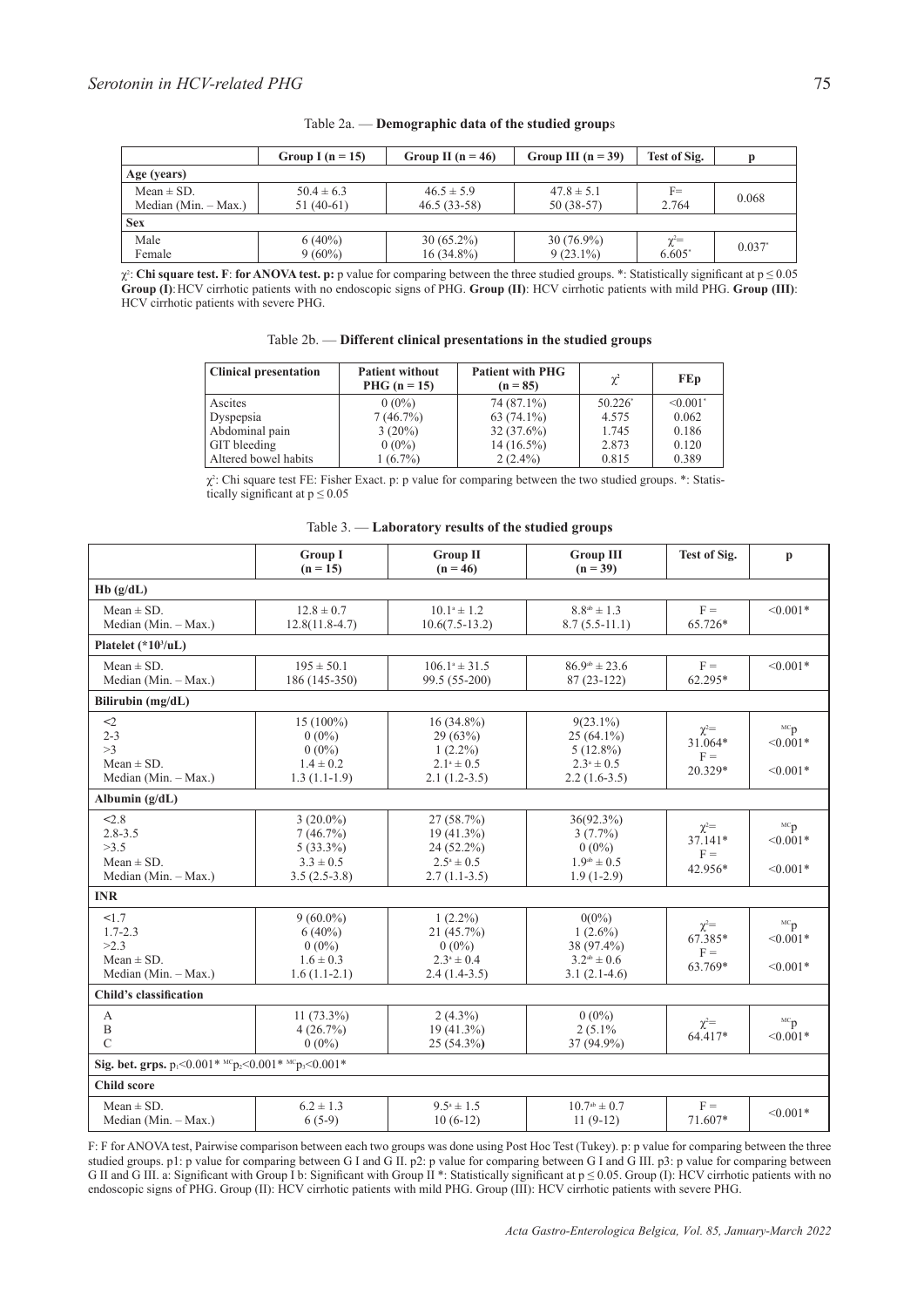| Serotonin level ng/mL                   | Patient without PHG $(n = 15)$       | Patient with PHG $(n = 85)$         |        |         |
|-----------------------------------------|--------------------------------------|-------------------------------------|--------|---------|
| $Mean \pm SD$ .<br>Median (Min. – Max.) | $27.4 \pm 12.9$<br>$21.5(11.9-49.2)$ | $50.7 \pm 16.7$<br>52.6 (17.5-75.9) | 5.128* | < 0.001 |

Table 4a. — **Comparison between patients with PHG and cirrhotic patients without PHG regarding serum Serotonin levels**

t: Student t-test. p: p value for comparing between the two studied groups. \*: Statistically significant at  $p \le 0.05$ 

Table 4b. — **Comparison between patients with mild PHG and patients with severe PHG regarding serum Serotonin levels**

| Serotonin level ng/mL                    | Group II ( $n = 46$ )               | Group III $(n = 39)$              |          |         |
|------------------------------------------|-------------------------------------|-----------------------------------|----------|---------|
| Mean $\pm$ SD.<br>Median $(Min. - Max.)$ | $41.4 \pm 16.4$<br>51.8 (17.5-60.2) | $61.7 \pm 8.4$<br>$60.3(50-75.9)$ | $7.357*$ | < 0.001 |

**t: Student t-test. p**: p value for comparing between the two studied groups. \*: Statistically significant at  $p \le 0.05$ . **Group (II)**: HCV cirrhotic patients with mild PHG. **Group (III)**: HCV. cirrhotic patients with severe PHG.

Group I comprised of 15 subjects with a mean age of 50.4±6.3 years, they were 6 males and 9 females. Group II comprised of 46 subjects with a mean age of  $46.5\pm5.9$ years, they were 30 males and 16 females. Group III comprised of 39 patients with a mean age of 47.8±5.1 years, they were 30 males and 9 females (Table 2a).

Table 2b compared the clinical presentations between patients without PHG and patients with PHG. Ascites was the only statistically significant parameter between both groups (p<0.001). While dyspepsia, abdominal pain, GIT bleeding and altered bowel habits, although higher in patients with PHG, they did not show significant statistical relationship between both groups.

Table 3 showed that the Hb level was the lowest in Group III  $(8.8\pm1.3 \text{ mg/dl})$  with statistically significant association between the 3 groups  $(p<0.001)$ . Platelets count was the lowest in Group III  $(86.9 \pm 23.6 \times 10^{3}/uL)$ with statistically significant association between the 3 groups  $(p<0.001)$ . Moreover, there was statistically significant relationship between the 3 studied groups



Figure 1. — Correlation between serum Serotonin and Child's score in the total sample  $(n = 100)$ .

regarding bilirubin, albumin and INR (p<0.001). There was also statistical significance between the study groups regarding their Child's classification and Child's score  $(p<0.001)$ .

|                              |              | Serotonin level ng/mL                  |                   |       |       |  |
|------------------------------|--------------|----------------------------------------|-------------------|-------|-------|--|
| <b>Clinical presentation</b> | N            | Median (Min. – Max.)<br>Mean $\pm$ SD. |                   | t     | p     |  |
| <b>Ascites</b>               |              |                                        |                   |       |       |  |
| N <sub>0</sub>               | 11           | $43.9 \pm 18.6$                        | 51.8 (18.2-67.2)  | 1.464 | 0.147 |  |
| Yes                          | 74           | $51.7 \pm 16.3$                        | 52.7 (17.5-75.9)  |       |       |  |
| <b>Dyspepsia</b>             |              |                                        |                   |       |       |  |
| N <sub>0</sub>               | 22           | $47.6 \pm 18.2$                        | 52.2 (18.2-75.9)  | 1.020 | 0.311 |  |
| Yes                          | 63           | $51.8 \pm 16.2$                        | 54.2 (17.5-5.9)   |       |       |  |
| Abdominal pain               |              |                                        |                   |       |       |  |
| N <sub>0</sub>               | 53           | $49 \pm 17.6$                          | 52.5 (17.5-75.9)  |       | 0.226 |  |
| Yes                          | 32           | $53.6 \pm 15$                          | 53.5 (18.2-5.9)   | 1.221 |       |  |
| <b>GIT</b> bleeding          |              |                                        |                   |       |       |  |
| N <sub>0</sub>               | 71           | $49.8 \pm 17.5$                        | 52.6 (17.5-75.9)  | 1.109 | 0.271 |  |
| Yes                          | 14           | $55.3 \pm 11.4$                        | 54.6 (23.6-69.8)  |       |       |  |
| <b>Altered bowel habits</b>  |              |                                        |                   |       |       |  |
| No                           | 83           | $50.5 \pm 16.8$                        | 52.6 (17.5-75.9)  |       |       |  |
| Yes                          | $\mathbf{2}$ | $60.8 \pm 11.5$                        | $60.8(52.6-68.9)$ | 0.857 | 0.394 |  |

Table 5. — **Correlation between serum serotonin and different clinical presentations in patients with PHG (n = 85)**

**t: Student t-test.** p: p value for comparing between **Serotonin** and clinical presentations.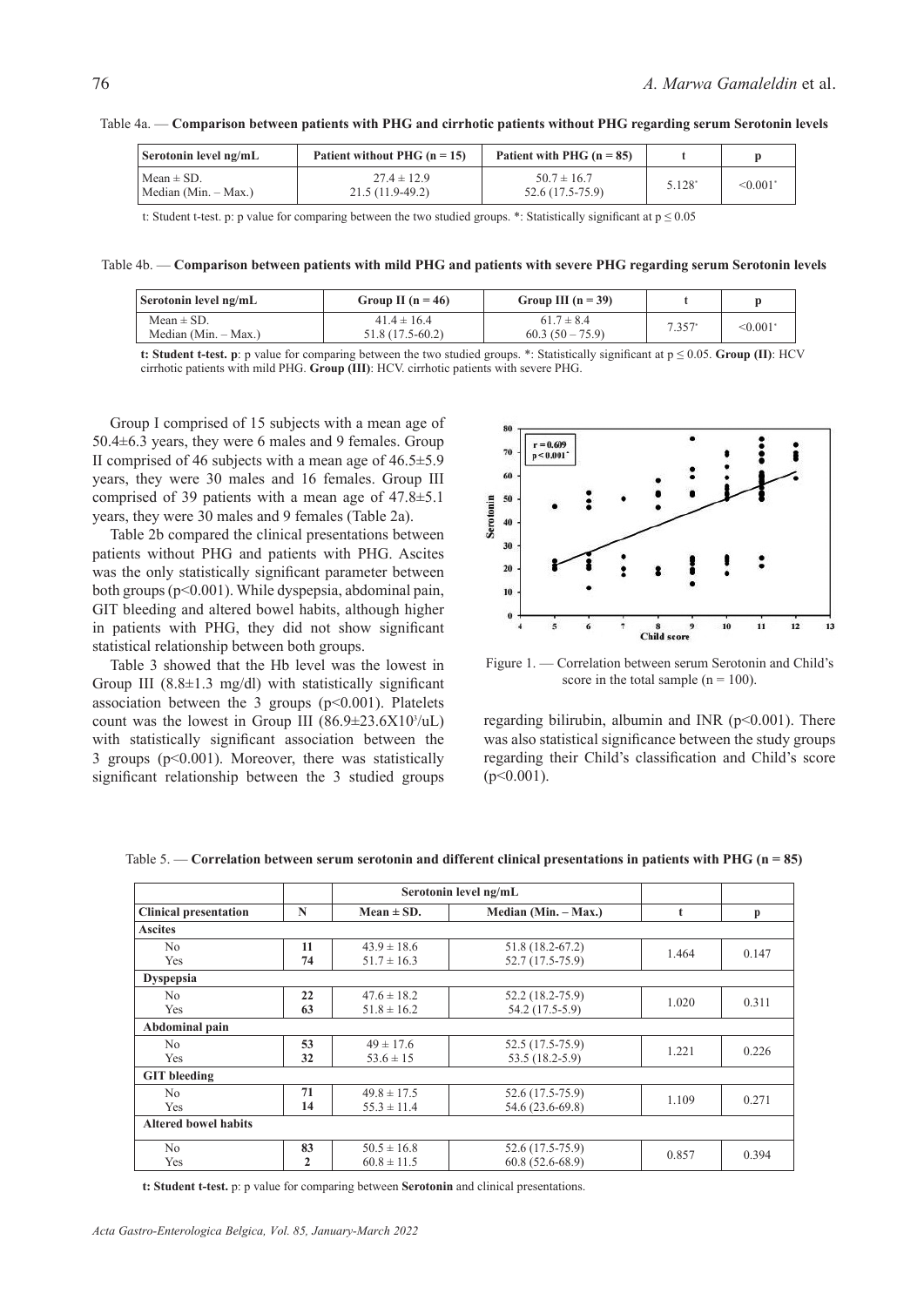# *Serum Serotonin level*

Regarding serum serotonin levels, the mean values were significantly higher in patients with PHG than in patients without PHG ( $t= 5.128$ ,  $p \le 0.001$ ) (Table 4a).

Moreover, in patients with PHG, the mean serotonin level was significantly higher in severe PHG than in mild PHG (t=7.357, p<0.001) (Table 4b).

## *Serotonin correlations*

A significant positive correlation was noted between serum serotonin levels and Child's score in the studied patients ( $r= 0.609$ ,  $p<0.001$ ) (Figure 1).

No significant difference was noted between serum Serotonin levels and any of the clinical presentations of the patients with PHG as shown in table 5.

# *Serotonin validity to discriminate between patients with PHG and patients without PHG*

The validity of serum serotonin to discriminate patients with PHG (groups II and III) from patients with no endoscopic signs of PHG (group I) was evaluated using ROC curve analysis. This revealed that serum serotonin at a level more than 26.5 ng/ml had a 78.82% sensitivity, 73.33% specificity, and accuracy of 78% to discriminate between those with signs of PHG and those without PHG (AUC=0.877, p<0.001) (Table 6, Figure 2).

## **Discussion**

Portal hypertensive gastropathy (PHG) is a complication of portal hypertension. It can be described as a mucosal and submucosal vascular ectasia due to mucosal gastric alteration resulting in acute or chronic gastrointestinal bleeding. The exact underlying pathophysiology of this condition is poorly understood, and several hypotheses were raised to explain it.

In the current study we tried to study a non-invasive marker that can detect the presence of PHG in patients with portal hypertension to decrease the need for upper gastrointestinal endoscopy in such patients especially if they are decompensated.



Figure 2. — ROC curve for serum Serotonin levels to discriminate patients with PHG ( $n = 85$ ) from patients without signs of PHG ( $n = 15$ ).

We studied the serum levels of serotonin in one hundred portal hypertensive HCV-related cirrhotic patients with variable degrees of PHG as detected by upper endoscopic findings.

Among the 100 patients included in the present study, 85 patients (85%) had signs of PHG, with 46% of them had mild PHG and 39% had severe PHG. Similar percentages were reported by other researchers (17-19).

In our patients, dyspepsia was by far the most common complaint described by our patients (74%), with a higher percentage observed in patients with severe PHG (84.6%). In a study by El-Bokl et al (20), dyspeptic symptoms were observed in 70% of their patient, (100% of patients with PHG and 40% of patients without PHG). Altered gastric motility has been noted in cirrhotic patients, although the exact mechanism is not fully understood, it was hypothesized that it may be due to alteration of microcirculation of gastric walls, neural and hormonal factors (21).

Ascites was the most observed sign in our patients observed in 88.2% of patients with PHG. It is known that portal hypertension in cirrhotic patients is responsible for

Table 6. — **Validity of serotonin level to discriminate patients with hypertensive gastropathy (n=85) from patients with no endoscopic signs of hypertensive gastropathy (n=15)**

|                                    | AUC   | $\mathbf{p}$ | 95% C.I     | <b>F</b><br>ă<br><b>F</b> 1<br>◡ | S <sub>e</sub> | cificity<br>ه<br>ŠÞ. | Ê    | È    |      |
|------------------------------------|-------|--------------|-------------|----------------------------------|----------------|----------------------|------|------|------|
| Serotonin level<br>$0.78-50$ ng/mL | 0.877 | $< 0.001*$   | 0.810-0.944 | >26.5                            | 78.82          | 73.33                | 94.4 | 37.9 | 78.0 |

AUC: Area Under a Curve. p value: Probability value. CI: Confidence Intervals. NPV: Negative predictive value. PPV: Positive predictive value. \*: Statistically significant at  $p \le 0.05$ .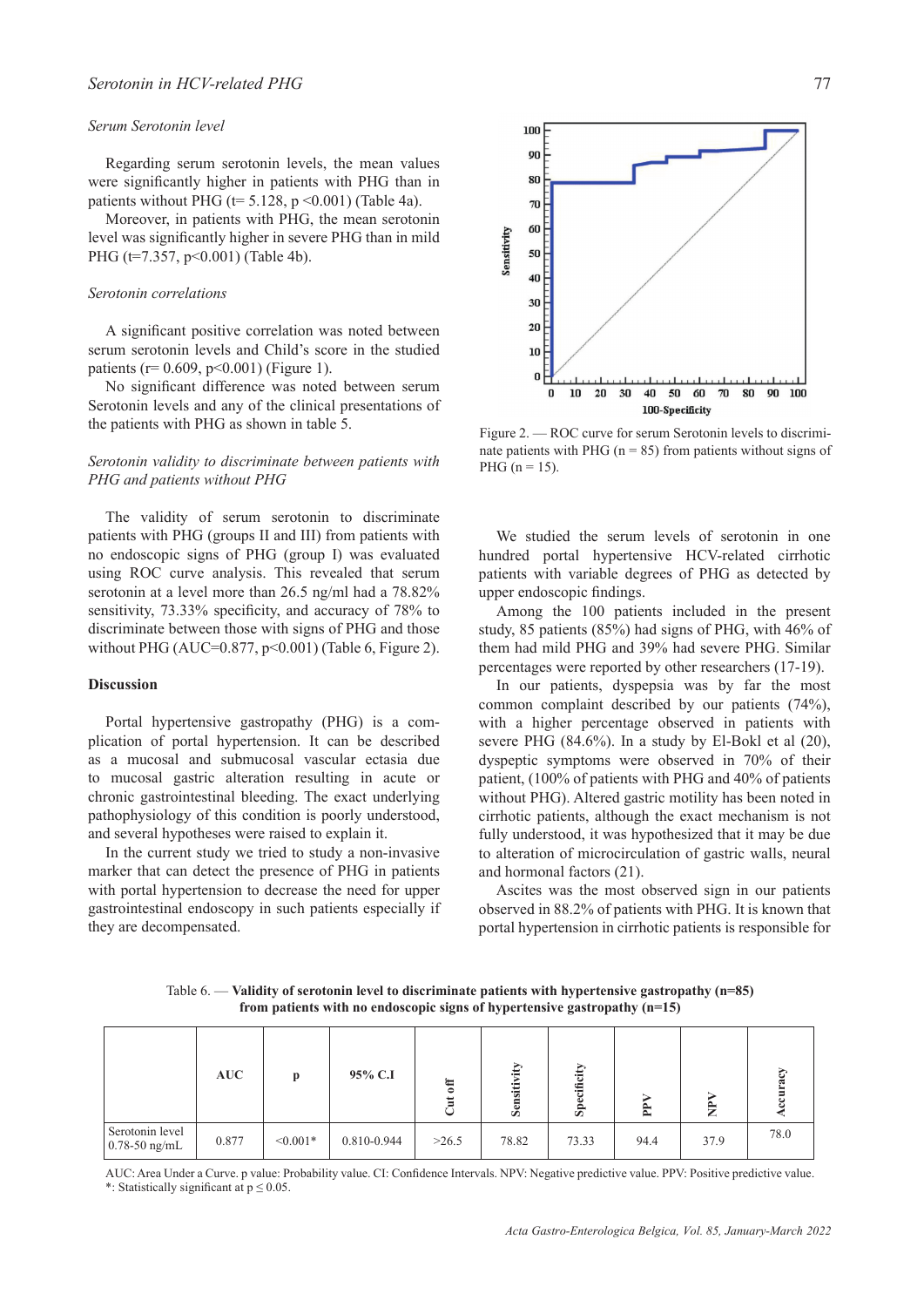about 75% of cases of ascites carrying a bad prognosis with mortality rate of approximately 50% (22).

Gastrointestinal bleeding in PHG is a serious complication. It was reported that PHG is responsible for about 2-20% of cases of non-variceal bleeding in cirrhotic patients (11). In our study, 16.5% of patients presented with gastrointestinal bleeding. In a study by Primignani et al. (23), acute gastrointestinal bleeding was reported in 2.7% of patients with PHG. Variable percentages were reported in other studies (24).

We detected a significant correlation between Child's score and the severity of PHG. As per our results, Sarin et al. reported a similar association between Child's classification and the severity of PHG (25). On contrary, another study reported an independent association of Child-Pugh C with PHG (19). While other studies failed to report a relation between Child's classification and the severity of PHG (26,27).

In the current study, serum serotonin level showed significant higher levels in patients with PHG than cirrhotic patients without PHG signs. Similar results were detected in other studies (28,29). While contradictory results were given by Yeoh S.W et al (30).

Serotonin is mainly synthesized by entero-chromaffin cells of the gastrointestinal tract. It binds to its receptors and mediates vascular contraction / relaxation, gastrointestinal motility, and platelet aggregation. The hepatic stellate cells control portal blood flow via its position in hepatic sinusoids. In cirrhotic livers, these cells transformed into myofibroblasts that secrete collagen like material (27). In cirrhotic patients, platelets sequestration resulted in release of serotonin which produce intense vasoconstriction in portal circulation (29). Furthermore, as serotonin binds to 5HT receptors on target cells, it exerts its action. This leads to releasing of calcium from the endoplasmic reticulum increasing intracellular calcium. This leads to a series of calcium dependent mechanisms on the cellular level leading to contraction of the smooth muscles of both the gut and the blood vessels enhancing gut motility and causing vasoconstriction, respectively. And this might partially explain the mechanical role of serotonin in PHG (31).

Platelets are one of the main storage sites of serotonin. Some researchers stated significant negative correlation between serum serotonin and platelet count (28, 32). While Rudic JS et al did not find any correlation between platelet count and serum serotonin (29).

On correlating serum serotonin levels with the degree of hepatic dysfunction as reflected by Child's classification and score, a significant positive correlation was noted. That indicates the significance of serum serotonin in monitoring the disease progression. Similar results were given by Hammam AA et al (31) while other researchers found that serum serotonin was significantly higher in cirrhotic patients with Child grade A than those with grade C (33).

In our research, a cut-off value of serum serotonin level of more than 26.5 ng/mL had a 78.82% sensitivity

and 73.33% specificity to predict PHG. Accordingly, serum serotonin can be considered as a non-invasive biomarker to predict PHG in HCV related cirrhotic patients complicated with portal hypertension. Other studies gave similar assumption in cases with esophageal varices as a complication of portal hypertension in cirrhotic patients(28, 29, 34).

## **Conclusion**

Serum serotonin is a valuable non-invasive marker of PHG in HCV-cirrhotic patients.

Furthermore, its serial measurements could be used to monitor disease progression.

## **Limitation of the study**

Small sample size, and future study should be done on a larger number of patients.

# **Abbreviations**

AIH: Autoimmune hepatitis; ALT: Alanine aminotransferase; AST: Aspartate aminotrans-ferase; GIT: Gastrointestinal tract.; HBV: Hepatitis B virus; HCV: Hepatitis C virus; HCC: Hepatocellular carcinoma; INR: international normalizing ratio; PHG: Portal hypertensive gastropathy; PHT: Portal hypertension.

## **Ethics approval and consent to participate**

The proposal of the current study was approved by the ethical committee of the Faculty of Medicine-Alexandria University. Informed written consent was signed by all participants or their caregivers before the study. The committee's reference number is not available. The current study is original and has not been published elsewhere in any form or language (partially or in full).

# **Consent for publication**

Not applicable. Note**:** knowing that Dr Walid Ellakany had a past experience of being ex-researcher merging with Milano and endoscopy expertise in Gemelli, Rome, Italy.

## **Availability of data and material**

The datasets used and/or analyzed during the current study are available from the corresponding author on reasonable request.

# **Competing interests**

All authors declare no conflict of interests.

# **Funding**

No funding resources.

## **Authors' contribution**

Study concept and design: M.S, and W.E; Acquisition of data: M.S, and W.E; Analysis and interpretation of